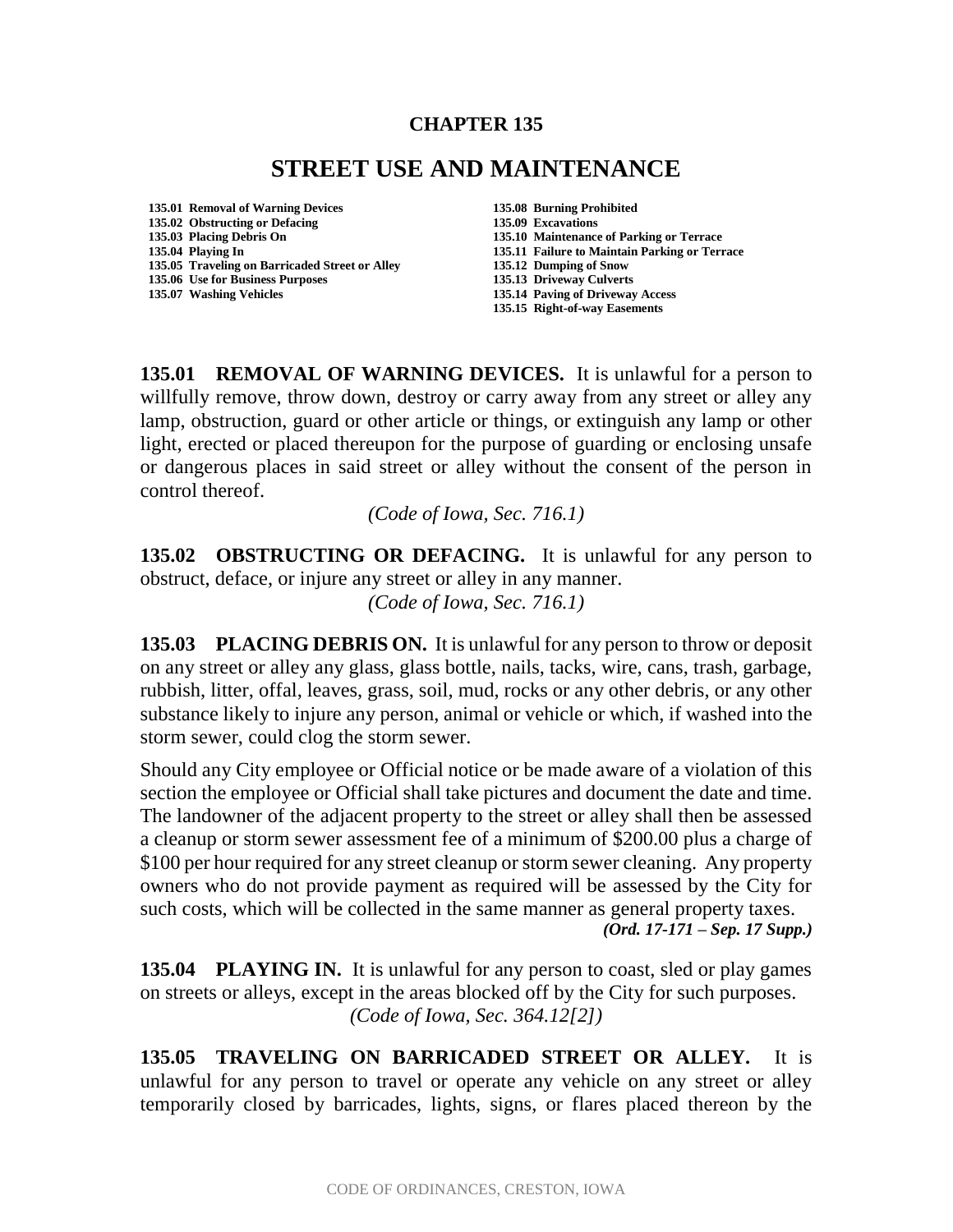authority or permission of any City official, police officer or member of the fire department.

**135.06 USE FOR BUSINESS PURPOSES.** It is unlawful to park, store or place, temporarily or permanently, any machinery or junk or any other goods, wares, and merchandise of any kind upon any street or alley for the purpose of storage, exhibition, sale or offering same for sale, without permission of the Council.

**135.07 WASHING VEHICLES.** It is unlawful for any person to use any public sidewalk, street or alley for the purpose of washing or cleaning any automobile, truck equipment, or any vehicle of any kind when such work is done for hire or as a business. This does not prevent any person from washing or cleaning his or her own vehicle or equipment when it is lawfully parked in the street or alley.

**135.08 BURNING PROHIBITED.** No person shall burn any trash, leaves, rubbish or other combustible material in any curb and gutter or on any paved or surfaced street or alley.

**135.09 EXCAVATIONS.** No person shall dig, excavate or in any manner disturb any street, parking or alley unless such person first obtains a permit therefor as hereinafter provided:

1. Application. Before such permit is granted, the person shall file with the City a written application. The application shall contain the following:

A. An exact description of the property, by lot and street number, in front of or along which it is desired to excavate;

B. A statement of the purpose, for whom and by whom the excavation is to be made;

C. The person responsible for the refilling of said excavation and restoration of the street or alley surface; and

D. Date of commencement of the work and estimated completion date.

2. Public Convenience. Streets and alleys shall be opened in the manner which will cause the least inconvenience to the public and admit the uninterrupted passage of water along the gutter on the street

3. Barricades, Fencing and Lighting. Adequate barricades, fencing and warning lights meeting standards specified by the City shall be so placed as to protect the public from hazard. Any costs incurred by the City in providing or maintaining adequate barricades, fencing or warning lights shall be paid to the City by the permit holder/property owner.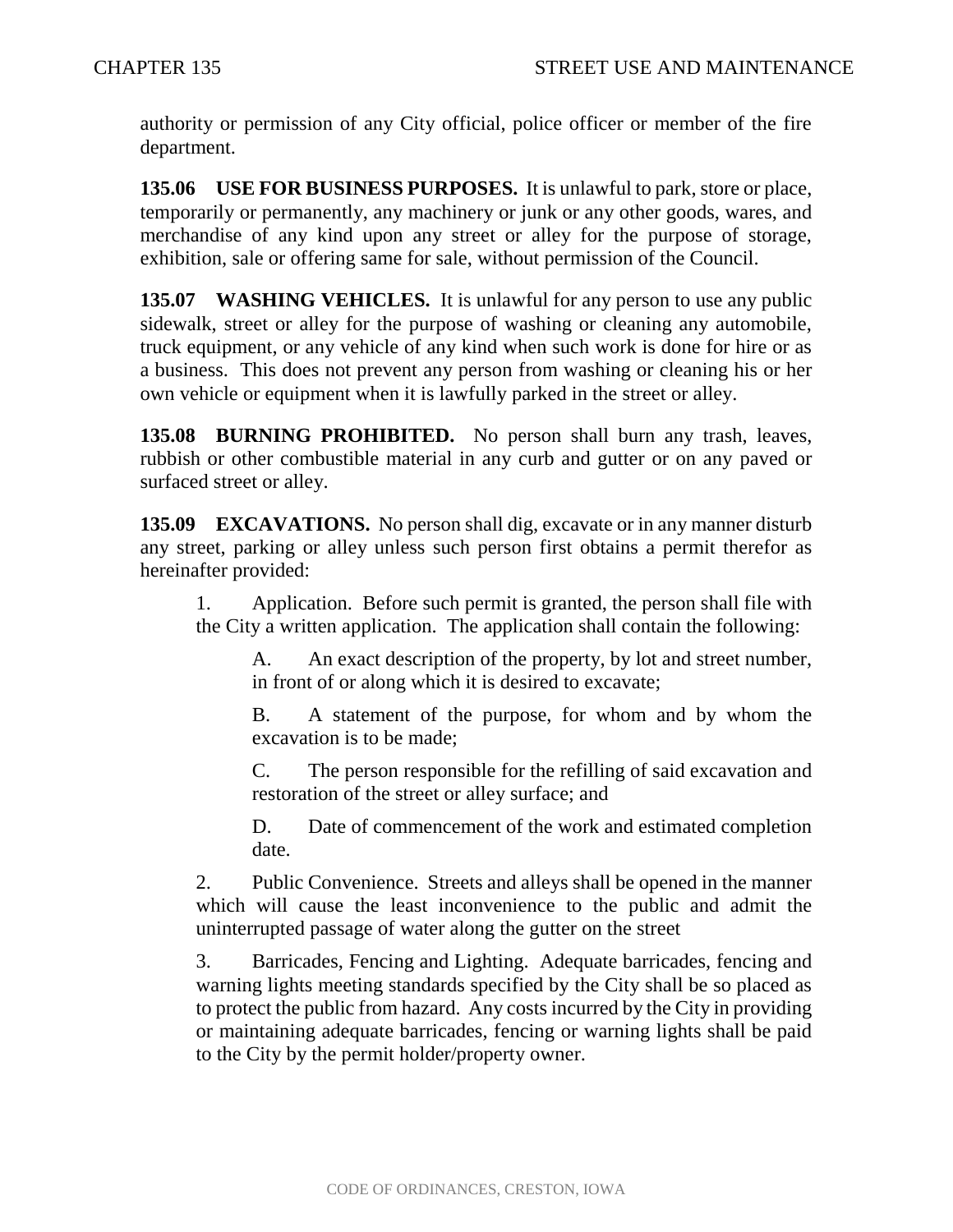4. Bond Required. The applicant shall post with the City a penal bond in the minimum sum of one thousand dollars (\$1,000.00) issued by a surety company authorized to issue such bonds in the State. The bond shall guarantee the permittee's payment for any damage done to the City or to public property, and payment of all costs incurred by the City in the course of administration of this section. In lieu of a surety bond, a cash deposit of one thousand dollars (\$1,000.00) may be filed with the City.

5. Insurance Required. Each applicant shall also file a certificate of insurance indicating that the applicant is carrying public liability insurance in effect for the duration of the permit covering the applicant and all agents and employees for the following minimum amounts:

A. Bodily Injury - \$50,000.00 per person; \$100,000.00 per accident.

B. Property Damage - \$50,000.00 per accident.

6. Restoration of Public Property. Streets, sidewalks, alleys and other public property disturbed in the course of the work shall be restored to the condition of the property prior to the commencement of the work, or in a manner satisfactory to the City, at the expense of the permit holder/property owner.

7. Inspection. All work shall be subject to inspection by the City. Backfill shall not be deemed completed, nor resurfacing of any improved street or alley surface begun, until such backfill is inspected and approved by the City. The permit holder/property owner shall provide the City with notice at least twenty-four (24) hours prior to the time when inspection of backfill is desired.

8. Completion by the City. Should any excavation in any street or alley be discontinued or left open and unfinished for a period of twenty-four (24) hours after the approved completion date, or in the event the work is improperly done, the City has the right to finish or correct the excavation work and charge any expenses therefor to the permit holder/property owner.

9. Responsibility for Costs. All costs and expenses incident to the excavation shall be borne by the permit holder and/or property owner. Charges remaining unpaid and delinquent 30 days after date on statement shall constitute a lien upon the premises served and shall be certified by the Clerk to the County Treasurer and such costs shall then be collected with, and in the same manner, as general property taxes.

*(Ord. 12-135 – Apr. 12 Supp.)*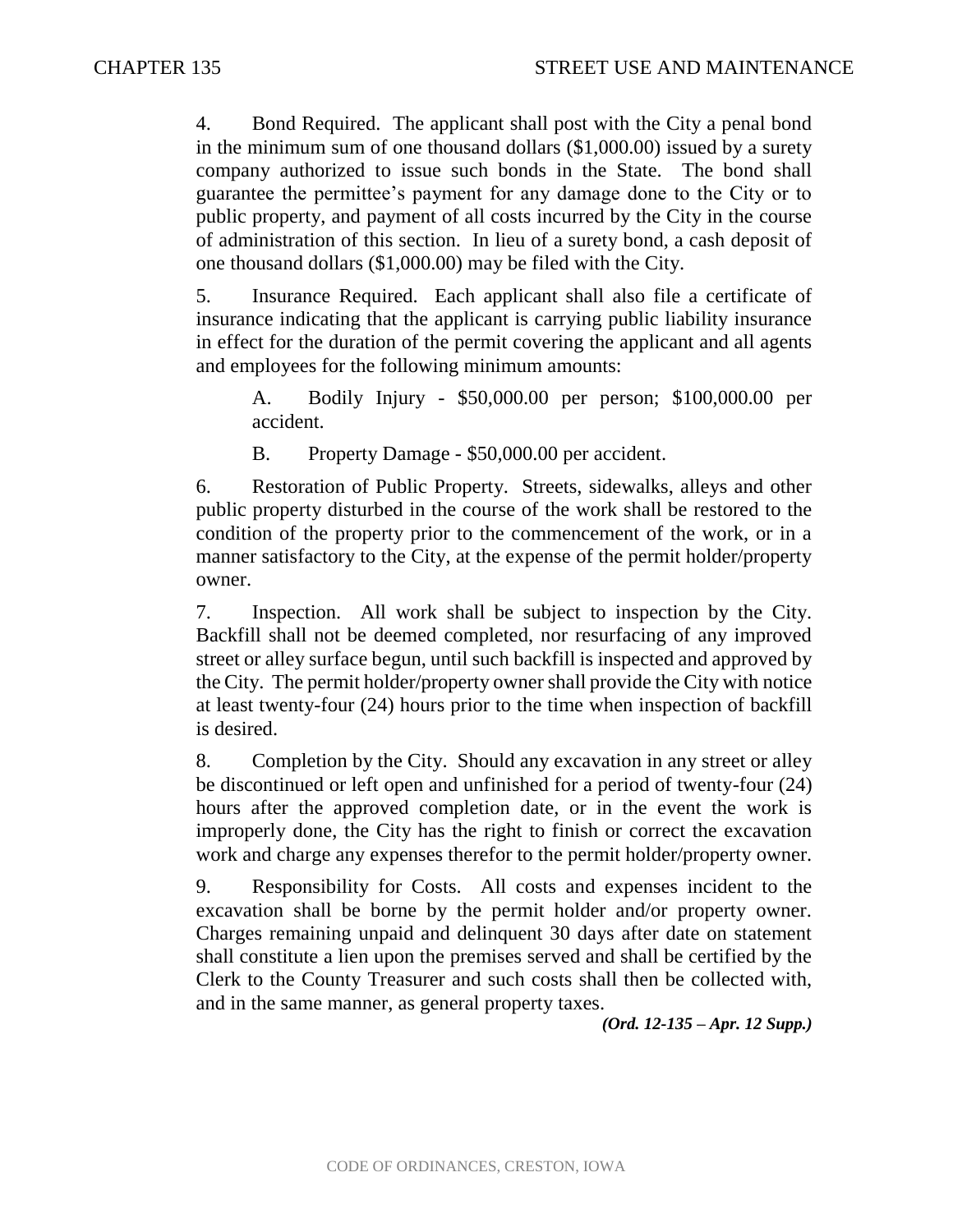10. Permit Fee. A permit fee of three dollars (\$3.00 ) shall be payable at the time of filing the application with the City. A separate permit shall be required for each excavation.

11. Permit Issued. Upon approval of the application, filing of bond and insurance certificate, and payment of any required fees, a permit shall be issued.

**135.10 MAINTENANCE OF PARKING OR TERRACE.** It shall be the responsibility of the abutting property owner to maintain all property outside the lot and property lines and inside the curb lines upon the public streets, except that the abutting property owner shall not be required to remove diseased trees or dead wood on the publicly owned property or right-of-way. Maintenance includes timely mowing, trimming trees and shrubs and picking up litter.

*(Code of Iowa, Sec. 364.12[1c])*

**135.11 FAILURE TO MAINTAIN PARKING OR TERRACE.** If the abutting property owner does not perform an action required under the above section within a reasonable time, the City may perform the required action and assess the cost against the abutting property for collection in the same manner as a property tax. *(Code of Iowa, Sec. 364.12[2e])* 

**135.12 DUMPING OF SNOW.** It is unlawful for any person to throw, push, blow or place or cause to be thrown, pushed, placed or blown any ice or snow from private property, sidewalks, or driveways onto the traveled way of a street or alley so as to obstruct gutters, or impede the passage of vehicles upon the street or alley or to create a hazardous condition therein; except where, in the cleaning of large commercial drives in the business district it is absolutely necessary to move the snow onto the street or alley temporarily, such accumulation shall be removed promptly by the property owner or agent, and only after first making arrangements for such prompt removal at the owner's cost of the accumulation within a reasonably short time.

*(Code of Iowa, Sec. 364.12 [2])* 

**135.13 DRIVEWAY CULVERTS.** The property owner shall, at the owner's expense, install any culvert deemed necessary under any driveway or any other access to the owner's property, and before installing a culvert, permission must first be obtained from the City. In the event repairs are needed at any time with respect to culverts, it shall be the responsibility of the property owner to make such repairs, and, in the event the owner fails to do so, the City shall have the right to make the repairs. If the property owner fails to reimburse the City for the cost of said repairs, the cost shall be certified to the County Treasurer and specially assessed against the property as by law provided.